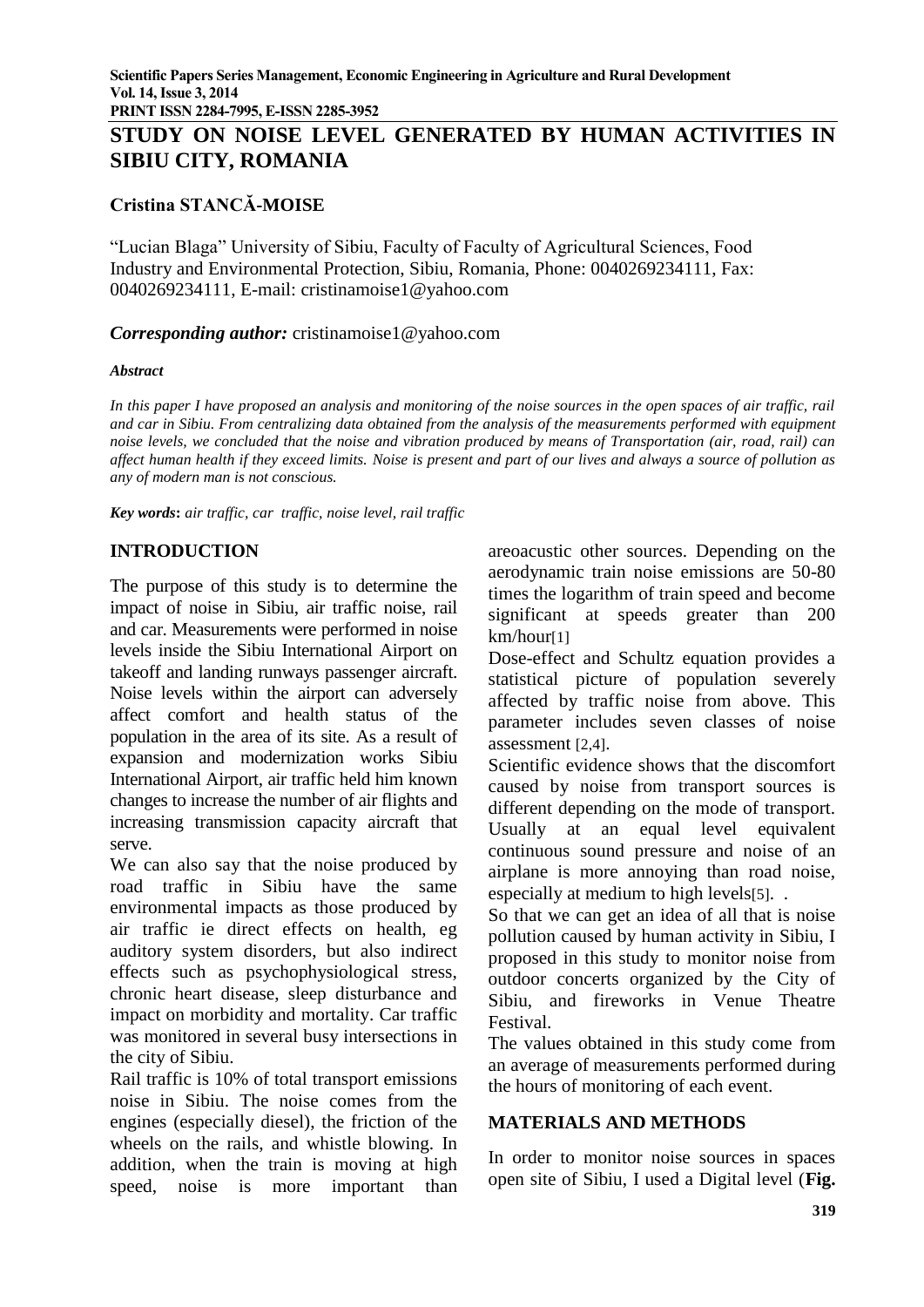#### **Scientific Papers Series Management, Economic Engineering in Agriculture and Rural Development Vol. 14, Issue 3, 2014 PRINT ISSN 2284-7995, E-ISSN 2285-3952**

a device

checking the sound sources or simple measurem ents of ambient

noise.

for



**1**) meter equipment profile GLX-exploration (Fig.2) unit that was attached to sensor measurement noise. To get a more complete picture of the sources and noise from Sibiu, we collected samples from various locations and areas of the city, we

performed measurements of noise from road, rail and air. Measurements were inside International Sibiu Aeroport, railway train station and various intersections with heavy car traffic, all from Sibiu. Other events were monitored and outdoor concerts unhold Great Square in Sibiu, fireworks and cultural events at the Festival Theatre.

The device used for measurement noise levels, is fitted Engineering and Environmental Laboratory in Agriculture and I used it at work practical discipline of environmental pollution sources (Table 1). Digital sound level meter is a digital device for measuring the level of sound waves in decibels (dB).

The sound level meter is used for measuring the sound source intensity of 40-130 dB. It is



Fig. 2. GLX-explorer

# **RESULTS AND DISCUSSIONS**

The purpose of this study is to determine the impact of noise inside the Sibiu International Airport on takeoff and landing runways passenger aircraft. Noise levels within the airport can adversely affect comfort and health status of the population in the area of its site. As a result of expansion and

modernization works Sibiu International Airport, air traffic held him known changes to increase the number of air flights and increasing transmission capacity aircraft that serve (Table 2).

| Table 1. Sibiu – Stuttgart BluAir, Aircraft B737 class |  |
|--------------------------------------------------------|--|
| 300, Race 329, 16.03.2013/time 09:05-09:15             |  |

| Locatione           | <b>Measured values</b><br>(dB)<br><b>LEQ</b><br><b>MIN</b><br><b>MAX</b><br>SPL |      |      |      | <b>Measurement</b><br>conditions /<br>Sources of<br>noise | <b>Terms</b><br>Weather |
|---------------------|---------------------------------------------------------------------------------|------|------|------|-----------------------------------------------------------|-------------------------|
| Sibiu<br>airport    | 70                                                                              | 64,3 | 75   | 85,7 | <b>Noise</b>                                              | $17^{\circ}$ C, ,       |
| runway -            | 84,4                                                                            | 68   | 88,9 | 96,2 | Off                                                       | partly                  |
| distance            | 90                                                                              | 69,7 | 94,1 | 106  | Off                                                       | cloudy,                 |
| 5m wing<br>aircraft | 91                                                                              | 63,7 | 95   | 108  | noice                                                     | light<br>wind           |

Table 2. Disturbance index takeoff aircraft

| Locatione                                                                    | Leq<br>measured<br>(dB) | <b>Index</b><br>disruption | <b>Appreciation</b><br>class noise |
|------------------------------------------------------------------------------|-------------------------|----------------------------|------------------------------------|
| Sibiu airport runway<br>-at different<br>distances from the<br>aircraft wing | 70                      | 4,77                       | very noisy                         |
|                                                                              | 84,4                    | 5,9                        | traumatic                          |
|                                                                              | 90                      | 6,70                       | very<br>traumatic                  |
|                                                                              | 91                      | 6,79                       | very<br>traumatic                  |

We can say that road traffic noise have the same environmental impacts as those produced by air traffic ie direct effects on health, eg auditory system disorders, but also indirect effects such as psychophysiological stress, chronic heart disease, disorder sleep and impact on morbidity and mortality (Fig. 3, Table 3).



Fig. 3. Map intersections monitored

1-Intersection Semaforului Street with V.Milea Avenue,

2-Intersection M.Viteazu Avenue with N.Iorga Street,

3-Intersection Piata Unirii,

4-Intersection Alba Iulia Street with Malului Street and Maramuresului Street.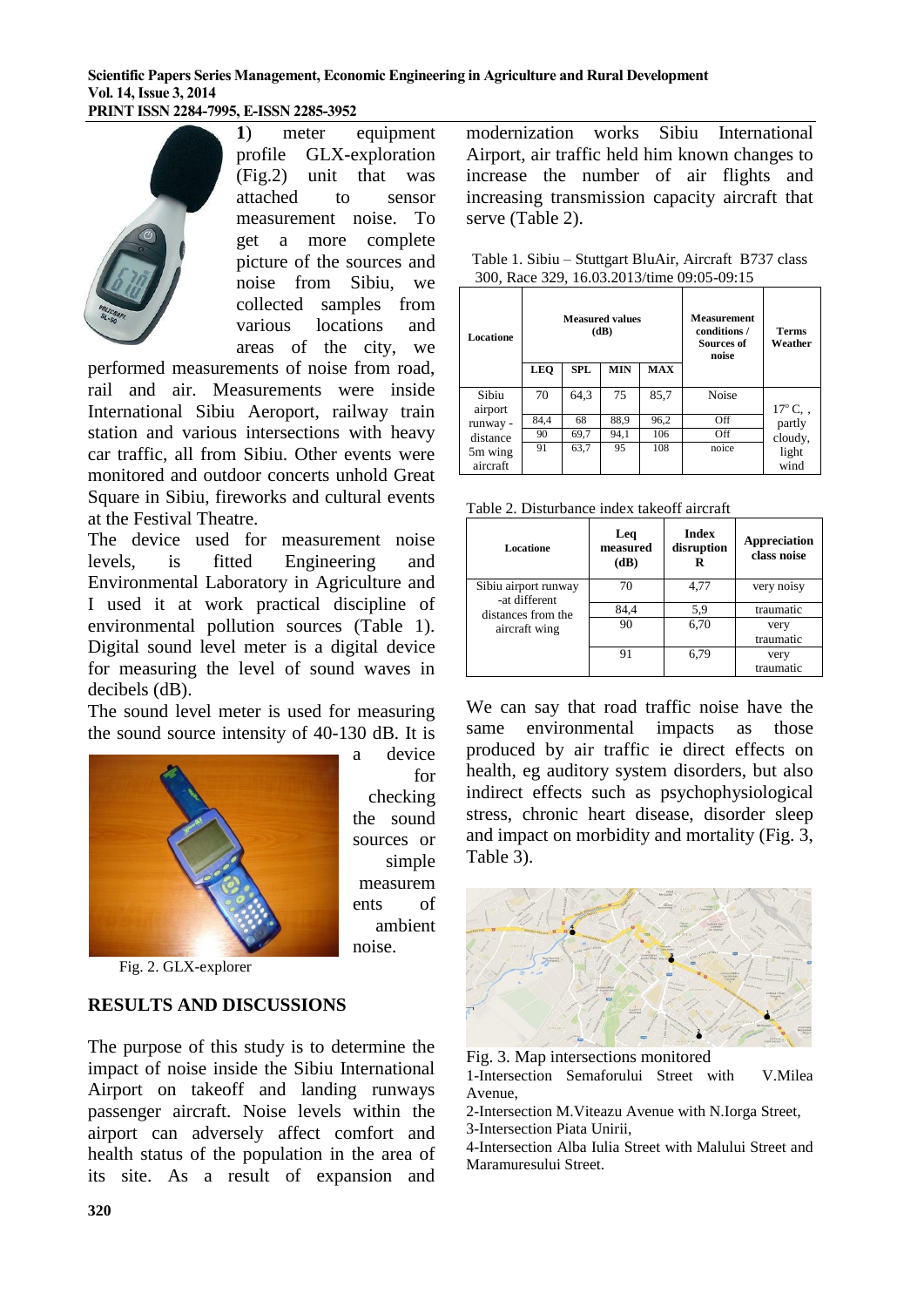### **Scientific Papers Series Management, Economic Engineering in Agriculture and Rural Development Vol. 14, Issue 3, 2014**

#### **PRINT ISSN 2284-7995, E-ISSN 2285-3952**

Table 3. Noise monitoring in various intersections in Sibiu

| Locatione                 | <b>Measured values</b><br>(dB) |                    |                         |  |  |
|---------------------------|--------------------------------|--------------------|-------------------------|--|--|
|                           |                                |                    |                         |  |  |
|                           |                                | Day                |                         |  |  |
| Intersection              | <b>LEQ</b>                     | M<br>1.            | 2.<br>M                 |  |  |
| Semaforului               |                                | IN                 | AX                      |  |  |
| Streed with               | 80.2                           | 79.1               | 89.4                    |  |  |
| V.Milea Av                | 79,3                           | 76,8               | 85,3                    |  |  |
|                           | 70,2                           | 69,5<br><b>MIN</b> | 75,6<br><b>MAX</b>      |  |  |
| Intersection              | <b>LEQ</b><br>84,4             | 77,2               | 84,1                    |  |  |
| M.Viteazu Av              | 90                             | 75,3               | 81,3                    |  |  |
| with N.Iorga              |                                |                    |                         |  |  |
| Streed                    | 91                             | 67,3               | 71,4                    |  |  |
|                           | LEQ                            | MIN                | <b>MAX</b>              |  |  |
| <b>Intersection Piata</b> | 89,4                           | 79,6               | 91,3                    |  |  |
| Unirii                    | 85,3                           | 75,5               | 87,2                    |  |  |
|                           | 75,6                           | 70                 | 77,2                    |  |  |
| <b>Intersection Alba</b>  | <b>LEO</b>                     | <b>MIN</b><br>80   | <b>MAX</b><br>92        |  |  |
| Iulia Streed with         | 85,3<br>83,7                   | 78,6               | 89,4                    |  |  |
| Malului Streed and        |                                |                    |                         |  |  |
| Maramuresului             | 80,7                           | 71                 | 79,2                    |  |  |
| Streed                    |                                |                    |                         |  |  |
|                           |                                | <b>Evening</b>     |                         |  |  |
| Intersection              | LEQ                            | MIN                | <b>MAX</b>              |  |  |
| Semaforului               | 82,1                           | 78,2               | 85,3                    |  |  |
| Streed with               | 76,7                           | 75,6               | 83,7                    |  |  |
| V.Milea Av                | 79,6                           | 74,8               | 80,7                    |  |  |
|                           | <b>LEO</b>                     | <b>MIN</b>         | <b>MAX</b>              |  |  |
| Intersection              | 79                             | 74,3               | 82,3                    |  |  |
| M.Viteazu Av              | 77                             | 72,4               | 80,5                    |  |  |
| with N.Iorga              |                                |                    |                         |  |  |
|                           | 75,3                           | 70                 | 76,3                    |  |  |
| Streed                    |                                |                    |                         |  |  |
|                           | <b>LEQ</b>                     | <b>MIN</b>         | <b>MAX</b>              |  |  |
| <b>Intersection Piata</b> | 74,4                           | 77,2               | 87,3                    |  |  |
| Unirii                    | 70                             | 75,3               | 85,3                    |  |  |
|                           | 66,6                           | 67,3               | 82,5                    |  |  |
|                           |                                | Week-end           |                         |  |  |
| Intersection              | LEO                            | <b>MIN</b>         | <b>MAX</b>              |  |  |
| Semaforului               | 78,2                           | 74.4               | 88.3                    |  |  |
| Streed with               | 82,4                           | 70                 | 87                      |  |  |
| V.Milea Av                | 64,8                           | 66,6               | 78                      |  |  |
|                           | LEQ                            | <b>MIN</b>         | $\overline{\text{MAX}}$ |  |  |
| Intersection              | 85,3                           | 74,6               | 85,3                    |  |  |
| M.Viteazu Av              | 83,7                           | 71                 | 84,2                    |  |  |
|                           |                                |                    |                         |  |  |
| with N.Iorga              | 80,7                           | 67,6               | 75                      |  |  |
| Streed                    |                                |                    |                         |  |  |
|                           | LEQ                            | MIN                | <b>MAX</b>              |  |  |
| <b>Intersection Piata</b> | 77,2                           | 78,4               | 89,2                    |  |  |
| Unirii                    | 75,3                           | 74.3               | 88.1                    |  |  |
|                           | 67,3                           | 70,2               | 79,3                    |  |  |
| Intersection              | <b>LEO</b>                     | <b>MIN</b>         | <b>MAX</b>              |  |  |
| Semaforului               | 79,6                           | 79,6               | 93                      |  |  |
| Streed with               | 75,5                           | 76,2               | 90,2                    |  |  |
| V.Milea Av                | 70                             | 71,1               | 82,1                    |  |  |
|                           |                                |                    |                         |  |  |

Noise Impact largest rail operations are in urban areas, where most functions are performed transshipment. In addition, rail terminals are often located in areas with high density inner cities (Table 4).

A recent study shows that 35% of children aged 7-18 years have loss of hearing ability. This is due, in most cases, musical performances in an orchestra, wearing headphones or participation in noisy concerts.

A big threat is the ear and stereo music stations, whether at home, at a concert or a disco.

| Pct.<br>determining        | Location        | Table 4. Noise monitoring of the train station in Sibiu<br><b>Measured values</b><br>(dB) |            |            | <b>Measurement</b><br>conditions /<br><b>Sources of</b><br>noise |
|----------------------------|-----------------|-------------------------------------------------------------------------------------------|------------|------------|------------------------------------------------------------------|
|                            |                 | <b>LEO</b>                                                                                | <b>MIN</b> | <b>MAX</b> |                                                                  |
| 23.04.2014/ora 14:35-14:45 |                 |                                                                                           |            |            |                                                                  |
| 1.                         | Mare<br>Station | 80,7                                                                                      | 82         | 95         | Train-<br>Săgeata<br>Albastră                                    |
|                            | Sibiu           | 71,7                                                                                      | 69,7       | 74         | Stay train                                                       |
|                            |                 | 93,1                                                                                      | 89,3       | 103,6      | train Staff                                                      |
|                            |                 | 76,1                                                                                      | 77,4       | 83.5       | Stay train                                                       |

Dangerous hearing explosions tires are cars or trucks, and fireworks.

So that we can get an idea of all that is noise pollution caused by human activity, I proposed in this study to monitor noise from outdoor concerts organized by the City of Sibiu, and fireworks during the festival International Theatre.

Values obtained in the table below come from an average of measurements performed during monitoring hours of each event (Table 5).

| Pct.                                                             |          | <b>Measured values</b><br>(dB) |            |            | <b>Measurement</b> |  |
|------------------------------------------------------------------|----------|--------------------------------|------------|------------|--------------------|--|
| determining                                                      | Location |                                |            |            | conditions /       |  |
|                                                                  |          |                                |            |            | <b>Sources of</b>  |  |
|                                                                  |          |                                |            |            | noise              |  |
|                                                                  |          | <b>LEO</b>                     | <b>MIN</b> | <b>MAX</b> |                    |  |
| 27.05.2014/ora 21:35-23:45 (concert), 6.06.2014, ora 24:00-24:10 |          |                                |            |            |                    |  |
|                                                                  |          | (foc de artificii)             |            |            |                    |  |
|                                                                  |          | 101                            | 111,3      | 118,5      | Concert            |  |
|                                                                  | Sibiu    | 98.7                           | 99.4       | 106        | background         |  |
| 1.                                                               | city     |                                |            |            | noise              |  |
|                                                                  |          | 115                            | 117,5      | 119,3      | Concert            |  |
|                                                                  |          | 93.4                           | 98.3       | 108        | background         |  |
|                                                                  |          |                                |            |            | noise              |  |
|                                                                  |          | 97                             | 92         | 101,1      | fireworks          |  |
|                                                                  |          | 80,1                           | 78,1       | 98.3       | background         |  |
|                                                                  |          |                                |            |            | noise              |  |
|                                                                  |          | 95                             | 98         | 104.9      | fireworks          |  |
|                                                                  |          | 82,5                           | 84,2       | 96.5       | background         |  |
|                                                                  |          |                                |            |            | noise              |  |

Table 5. Monitoring of other noise sources in urban

#### C**ONCLUSIONS**

As a result of this study, the following conclusions can be drawn:

**321** - Noise from aircraft monitoring was higher during takeoff and lowest during landing. According to measurements made noise levels, Sibiu International Airport runway, values equivalent continuous noise from aircraft landing stood around 90-106 dB (A)